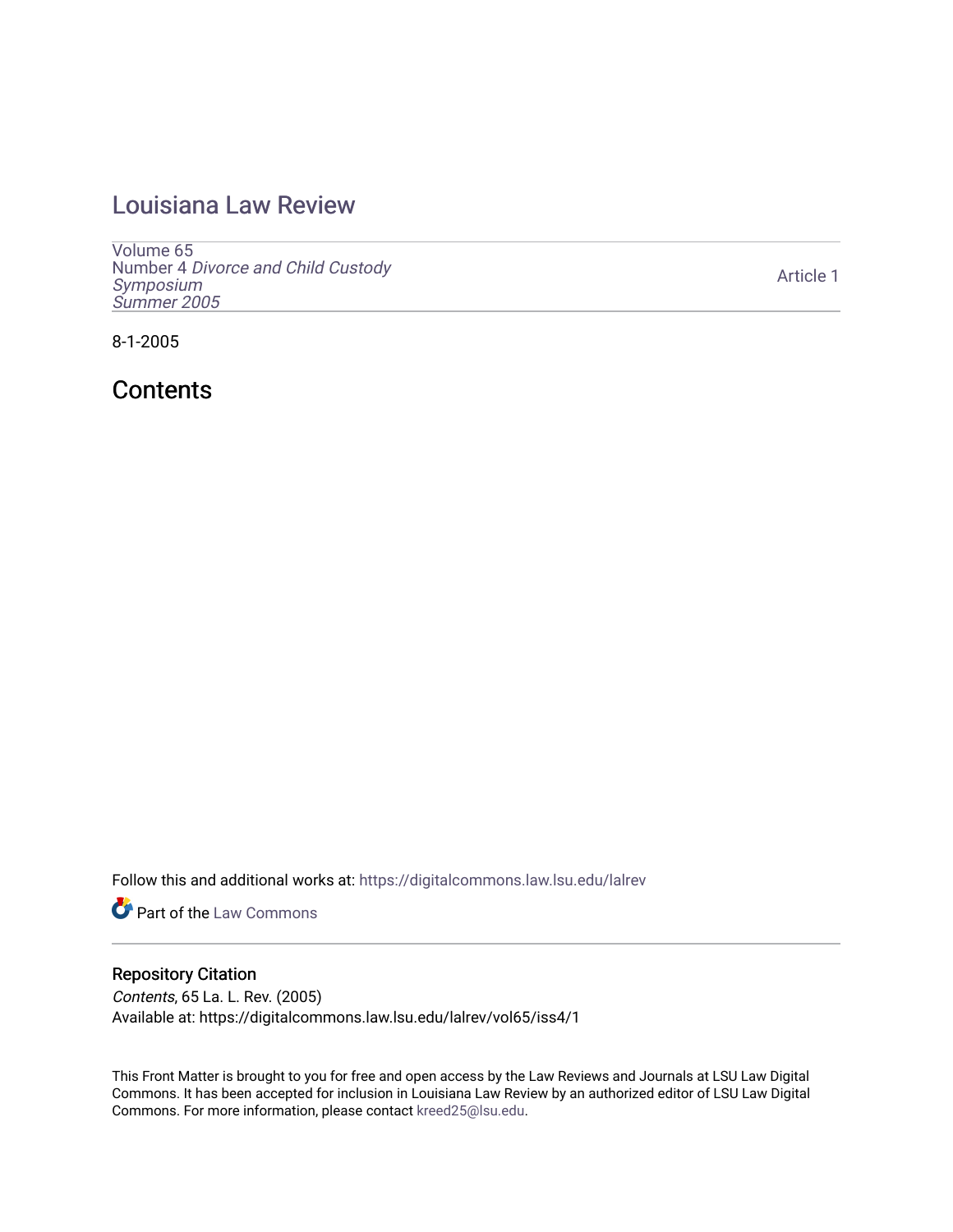# **Louisiana**  Law Review SUMMER 2005

NUMBER *4* 

## **CONTENTS**

# **ARTICLES**  Introduction **1293**  The Legal Definition of Parenthood: Uncertainty at the Core of Family Identity *June Carbone 1295*  Does Parental Autonomy Require Equal Custody at Divorce? *Margaret F. Brinig 1345* Differentiating Types of Domestic Violence: Implications for Child Custody *Nancy Ver Steegh 1379*  Rhetoric, Divorce and International Human Rights: The Limits of Divorce Reform for the Protection of Children *BarbaraStark 1433*  Collaborative Practice: A New Opportunity to Address Children's Best Interest in Divorce *Susan Gamache 1455*  Will Changing the Process Change the Outcome? The Relationship between Procedural and Systemic Change *Julie Macfarlane 1487*  Measuring Up? The Relationship Between Correlates of Children's Adjustment and Both Family Law and Policy in England

*Liz Trinder Michael E. Lamb 1509*